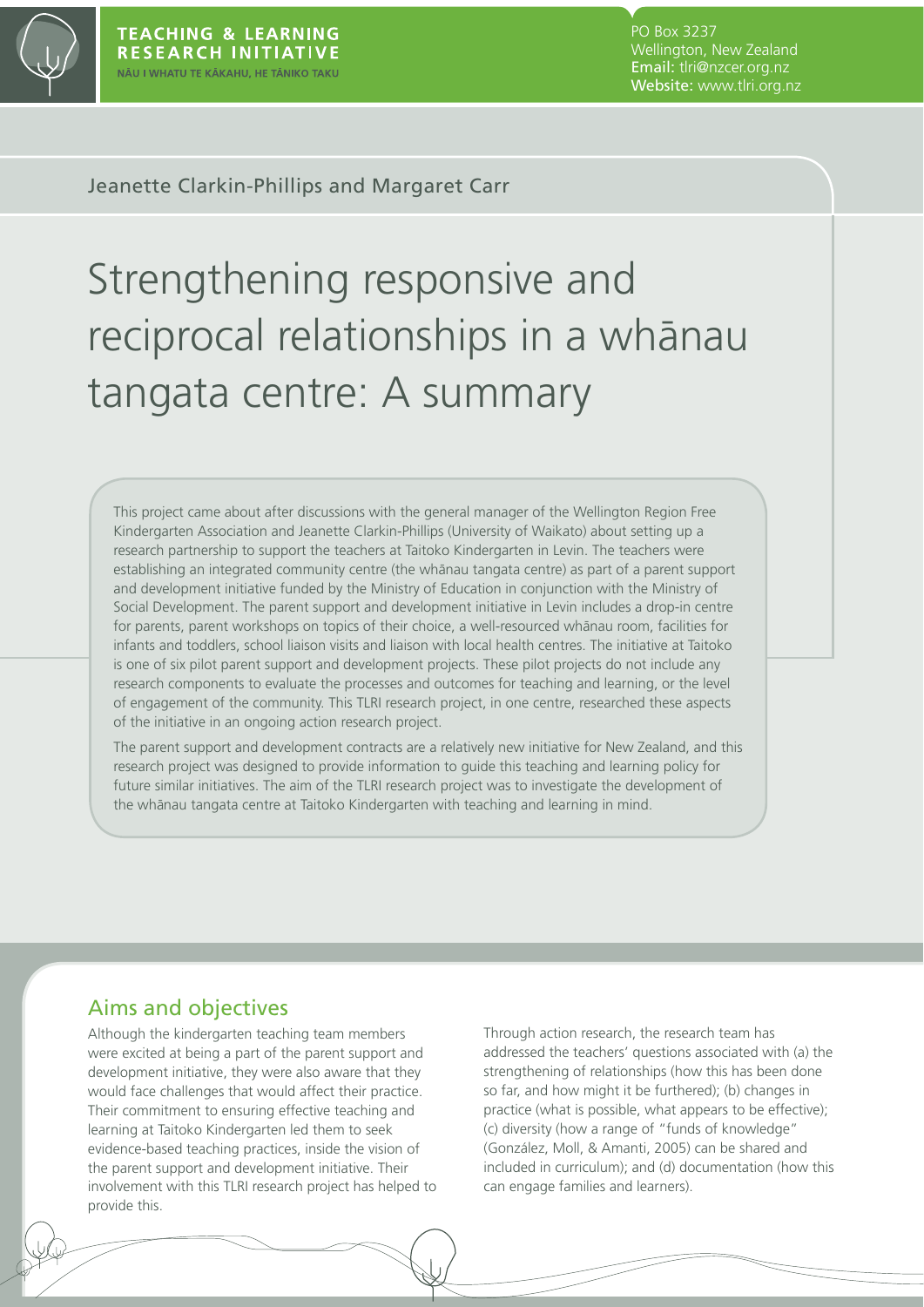

#### **Strengthening relationships**

One aim of the research project was to ascertain whether the establishment of the whanau tangata centre was strengthening the relationship with the community and providing new learning opportunities for the children, parents and whānau.

#### **Changes in practice**

The teaching team and Wellington Region Free Kindergarten Association were committed to ensuring that the whānau tangata initiative had positive outcomes for children's learning and that the teachers were able to reflect on their practice and make changes to accommodate the strengths and interests of children and their parents and whānau throughout the establishment of the integrated centre. The research project aimed to help establish if this was happening.

#### **Diversity**

The teachers were particularly interested in responding to the diversity of community at the kindergarten. They wanted to know, through the TLRI research project, what further strategies they might use as teachers to strengthen their relationships with a community that includes 59 percent Māori and 19 percent Pasifika parents and whānau.

#### **Documentation**

The teaching team was keen to have avenues available to them to look at their teaching, planning and documentation in an informed manner and to respond accordingly. The research project provided such an avenue.

# Research questions

There were two research questions:

- 1. What processes and practices have enabled the whānau tangata centre to strengthen relationships with the community and to provide new learning opportunities for the children, parents and whānau?
- 2. What strategies can further strengthen the relationships with the community, and provide enhanced learning opportunities for the children and parents and whānau?

# Research design and methodology

This TLRI project was a design-based action research project, set alongside the parent support and development project. The parent support and development project was not entirely about teaching and learning; it was about the contribution to the wellbeing of communities through the integration of services, including education. The university researchers for the TLRI project were invited to research the opportunities for children's learning that were made possible—even

probable—during the period of extra funding of the parent support and development project that was intended to integrate services for families.

Design-based researchers bring ideas about intervention and assumptions about teaching and learning with them. Our view of the research, and that of the teachers and the Wellington Region Free Kindergarten Association, was five-fold; namely:

- 1. This was not about "improving" at-risk families.
- 2. Rather, it was about relational agency (a capacity and an inclination to engage with the educational setting in ways that are enjoyable and empowering) in an educational setting, where, in the context of this research, relational agency is a combination of all of the four principles in *Te Whāriki* (Ministry of Education, 1996); that is, a combination of the principles of empowerment, relationships, family and community and holistic development. Knowledge and skill would be part of this, but it was going to be fundamentally about providing families and children with experiences that would contribute to "enhancing their dispositions to engage with and transform features of their worlds" (Edwards & D'Arcy, 2004, p. 147).
- 3. The research would examine how families' and children's strengths and histories could be used to develop reciprocal relationships between children, families, communities and the early childhood programme.
- 4. The research would explore the idea that this early childhood centre might be a "hub" for these reciprocal relationships.
- 5. It was expected that the hub would be itself a place of lively reciprocal and responsive relationships that would be able to reach out beyond the walls of the kindergarten.

Data for the research were obtained through a variety of methods and sources depending on the focus of the research question. These included copies of learning stories (Carr, 2001) from children's portfolios and whānau voice sheets, tape-recorded conversations with the teachers and researchers, informal interviews with playgroup parents and semistructured interviews with the senior teacher and general manager of the Wellington Region Free Kindergarten Association.

# Findings

#### **Strengthening relationships**

The findings for research question one are located in the context of entry points or gateways to participation and engagement. Hargreaves (2004) talks about gateways for student personalised learning and that these gateways are part of the everyday context of learning and teaching. We have drawn parallels with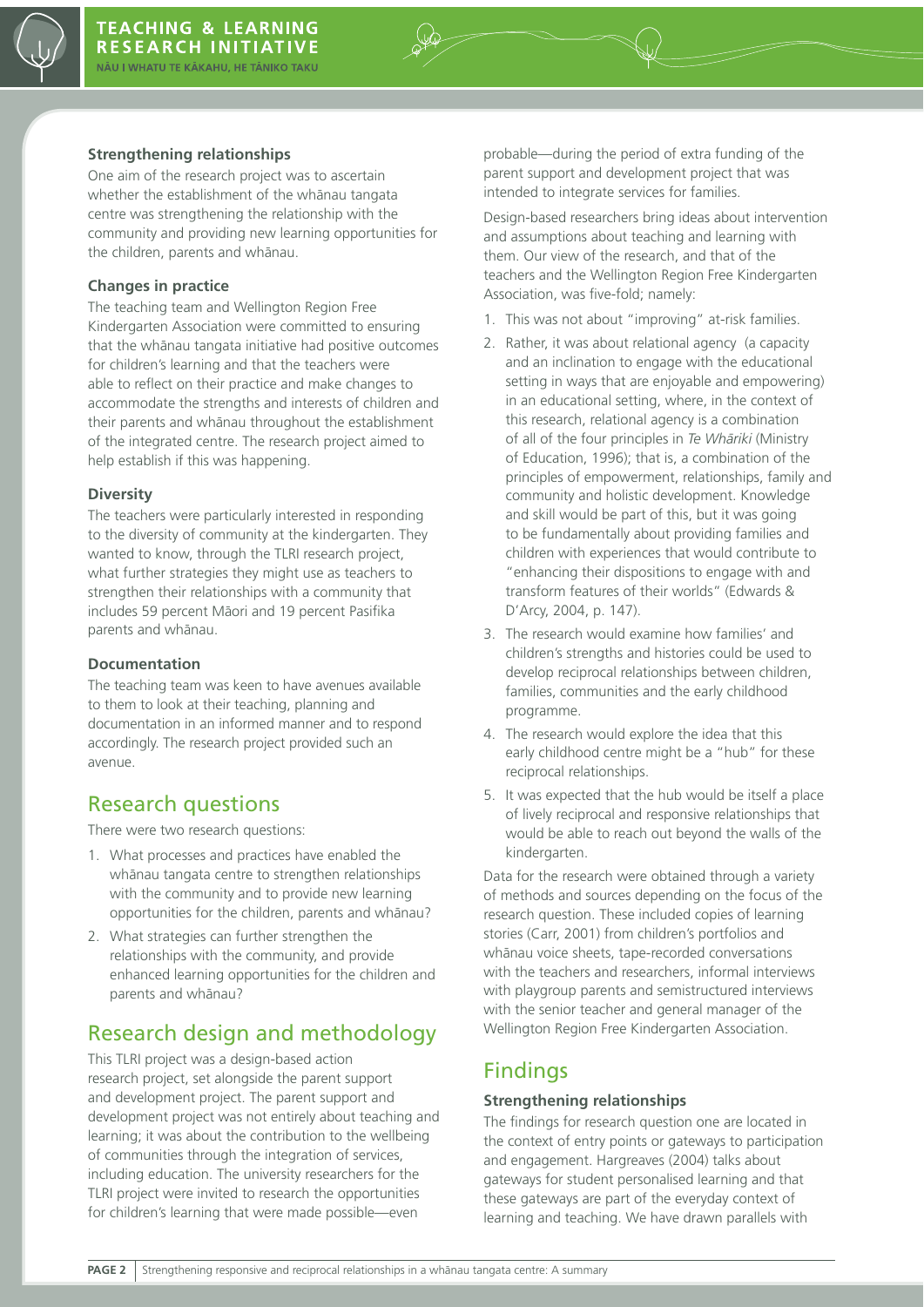parent learning and engagement and see a similar significance in these gateways. For parents to engage in their children's learning they need to have entry points that complement their everyday lives rather than provide barriers by being something outside of their context. Bringing their children to kindergarten provides a gateway for parents and whānau and teachers to build relationships for further engagement in children's learning (research question two).

#### *Gateway one: The playgroup*

The establishment of a fortnightly playgroup for children under two years of age has provided a means of access and participation for parents and whanau in a variety of activities. At the onset, playgroup participants were asked for suggestions about possible activities, workshops, speakers and so on. Over the course of the TLRI project, the playgroup has grown in numbers, become a weekly event, and supported parents and whānau in many ways. Interviews with playgroup participants provided evidence of the positive effect of the playgroup in their lives.

#### Gateway two: whanau engagement

Before the project, teachers had been writing learning stories and revisiting them with the children. During the research project, the teachers began to send the stories home regularly in an "official" book bag and invited families to read the stories with their children. The invitations became more insistent with the inclusion of a "whānau voice" page which was redesigned to encourage contributions. After the introduction of the practice of sending portfolios home systematically, there was a marked increase in parent and whānau contributions. Analysis of the parents' contributions demonstrated an intelligent awareness and understanding of children's learning.

Teachers also started to write comments back to parents and whānau and include these in the child's portfolio to validate and encourage contributions from parents/ whānau.

Digital photos of children, parents and whanau sharing portfolios at the kindergarten also encouraged parents, whānau, and children to revisit the learning stories and discuss the content, thus supporting learning.

#### *Gateway three: Digital camera and "Spotty Dog" goes home*

Whānau were invited to take Spotty Dog home overnight or over a weekend, and to record his activities on the digital camera that was provided. The teachers then added a text, dictated by the child or the family; and sometimes the whānau had already written the story of Spotty Dog's adventures.

The portfolios and the stories about Spotty Dog could be described as "boundary objects" (Lemke, 2000, p. 281), in that they belonged in two places and provided an

entry point for conversations and communication across different settings and different time frames.

#### **Relationships and relational agency**

#### *Research question 2*

One of the recurring themes that emerged from the research was the importance of relationships. The teachers realised that it was the building of responsive and reciprocal relationships that provided the foundation for empowering and supporting parents. In a community where professionals are likely to be viewed with suspicion and distrust, the accepting of parents and whānau for their skills and knowledge by the teachers at Taitoko was important in enabling parents and whānau to feel valued and able to make a contribution to the community and their children's learning.

Our major interest was the *children's learning, whānau relationships* and the intersection between these two. We have borrowed the term "relational agency" from the work of Anne Edwards and her colleagues (Edwards & D'Arcy, 2004; Edwards & Mackenzie, 2008) to describe this process of building responsive and reciprocal relationships that empower and support parents. We identified three aspects of social practice that contributed to reciprocal relationships.

#### *The people*

The teachers' attitudes allowed parents and whanau to have a sense of belonging and worth, as shown by this parent's comment about the community and the kindergarten:

… this is classed as a low decile area and I don't think this kindergarten reflects anything like that. These teachers don't put that kind of image forward around here. Nowhere does it say that this is a low decile kindergarten and therefore, you know, we shouldn't have good resources, we shouldn't have good teachers and things like that. The teachers are very professional.

Other people were also significant and made a difference to the participation and engagement of whanau. These included the administrative support person at the kindergarten, the kaimahi (one Māori and one Tongan) employed by the parent support and development project to work with both children and whanau, and the senior teacher and the general manager of the Wellington Region Free Kindergarten Association.

The willingness of people in leadership roles to provide opportunities and use resources to remove barriers was particularly significant in ensuring that relationships were strengthened and nurtured.

Parents and whānau began to take leadership roles and instigate initiatives that met their needs and helped fulfil their aspirations for their children. Providing healthy lunches for children at the kindergarten and running a holiday programme during the summer break were both examples of this.